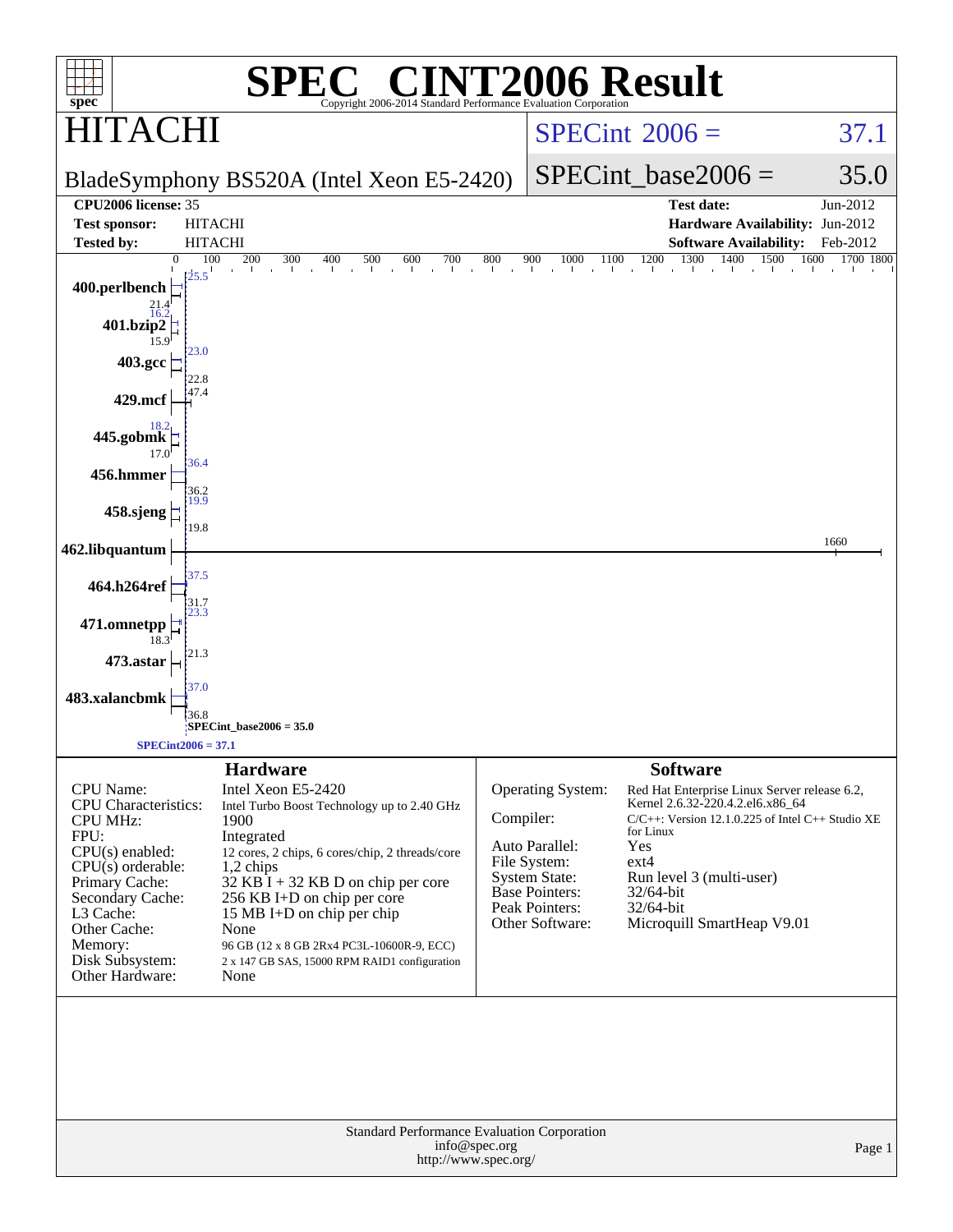

# ITACHI

### $SPECint2006 = 37.1$  $SPECint2006 = 37.1$

BladeSymphony BS520A (Intel Xeon E5-2420)

SPECint base2006 =  $35.0$ 

#### **[CPU2006 license:](http://www.spec.org/auto/cpu2006/Docs/result-fields.html#CPU2006license)** 35 **[Test date:](http://www.spec.org/auto/cpu2006/Docs/result-fields.html#Testdate)** Jun-2012

**[Test sponsor:](http://www.spec.org/auto/cpu2006/Docs/result-fields.html#Testsponsor)** HITACHI **[Hardware Availability:](http://www.spec.org/auto/cpu2006/Docs/result-fields.html#HardwareAvailability)** Jun-2012 **[Tested by:](http://www.spec.org/auto/cpu2006/Docs/result-fields.html#Testedby)** HITACHI **[Software Availability:](http://www.spec.org/auto/cpu2006/Docs/result-fields.html#SoftwareAvailability)** Feb-2012

#### **[Results Table](http://www.spec.org/auto/cpu2006/Docs/result-fields.html#ResultsTable)**

|                                                                                                      | <b>Base</b>    |              |                |       |                |             | <b>Peak</b>    |              |                |              |                |              |
|------------------------------------------------------------------------------------------------------|----------------|--------------|----------------|-------|----------------|-------------|----------------|--------------|----------------|--------------|----------------|--------------|
| <b>Benchmark</b>                                                                                     | <b>Seconds</b> | <b>Ratio</b> | <b>Seconds</b> | Ratio | <b>Seconds</b> | Ratio       | <b>Seconds</b> | <b>Ratio</b> | <b>Seconds</b> | <b>Ratio</b> | <b>Seconds</b> | <b>Ratio</b> |
| 400.perlbench                                                                                        | 457            | 21.4         | 456            | 21.4  | 456            | 21.4        | <b>383</b>     | 25.5         | 383            | 25.5         | 383            | 25.5         |
| 401.bzip2                                                                                            | 607            | 15.9         | 607            | 15.9  | 607            | <u>15.9</u> | <u>596</u>     | 16.2         | 595            | 16.2         | 597            | 16.2         |
| $403.\text{gcc}$                                                                                     | 352            | 22.8         | 352            | 22.9  | 353            | 22.8        | 350            | 23.0         | <b>350</b>     | 23.0         | 350            | 23.0         |
| $429$ .mcf                                                                                           | 192            | 47.4         | 192            | 47.5  | 193            | 47.2        | 192            | 47.4         | 192            | 47.5         | 193            | 47.2         |
| $445$ .gobmk                                                                                         | 616            | 17.0         | 617            | 17.0  | 617            | 17.0        | 577            | 18.2         | 577            | 18.2         | 577            | 18.2         |
| $ 456$ .hmmer                                                                                        | 258            | 36.2         | 258            | 36.1  | 258            | 36.2        | 256            | 36.4         | 256            | 36.4         | 256            | 36.4         |
| $458$ .sjeng                                                                                         | 611            | 19.8         | 610            | 19.8  | 610            | 19.8        | 608            | 19.9         | 609            | 19.9         | 608            | 19.9         |
| 462.libquantum                                                                                       | 11.7           | 1770         | 12.5           | 1660  | 12.5           | 1660        | 11.7           | 1770         | 12.5           | 1660         | 12.5           | 1660         |
| 464.h264ref                                                                                          | 697            | 31.8         | 698            | 31.7  | 701            | 31.6        | 590            | 37.5         | 590            | 37.5         | 590            | 37.5         |
| 471.omnetpp                                                                                          | 342            | 18.3         | 342            | 18.3  | 341            | 18.3        | 313            | 20.0         | 268            | 23.4         | 268            | 23.3         |
| $473.$ astar                                                                                         | 329            | 21.3         | 332            | 21.2  | 329            | 21.3        | 329            | 21.3         | 332            | 21.2         | 329            | 21.3         |
| 483.xalancbmk                                                                                        | 187            | 36.9         | 187            | 36.8  | 187            | 36.8        | 186            | 37.0         | 187            | 37.0         | 186            | 37.0         |
| $\cdot$ . $\cdot$<br><sub>n</sub><br>1.<br>1.1.1<br>$\mathbf{1}$<br>$\cdot$<br>$n$ 11<br>$1 \quad 1$ |                |              |                |       |                |             |                |              |                |              |                |              |

Results appear in the [order in which they were run.](http://www.spec.org/auto/cpu2006/Docs/result-fields.html#RunOrder) Bold underlined text [indicates a median measurement.](http://www.spec.org/auto/cpu2006/Docs/result-fields.html#Median)

#### **[Operating System Notes](http://www.spec.org/auto/cpu2006/Docs/result-fields.html#OperatingSystemNotes)**

Stack size set to unlimited using "ulimit -s unlimited"

#### **[Platform Notes](http://www.spec.org/auto/cpu2006/Docs/result-fields.html#PlatformNotes)**

 Sysinfo program /home/cpu2006/config/sysinfo.rev6800 \$Rev: 6800 \$ \$Date:: 2011-10-11 #\$ 6f2ebdff5032aaa42e583f96b07f99d3 running on localhost.localdomain Fri Jun 29 08:37:20 2012

 This section contains SUT (System Under Test) info as seen by some common utilities. To remove or add to this section, see: <http://www.spec.org/cpu2006/Docs/config.html#sysinfo>

 From /proc/cpuinfo model name : Intel(R) Xeon(R) CPU E5-2420 0 @ 1.90GHz 2 "physical id"s (chips) 24 "processors" cores, siblings (Caution: counting these is hw and system dependent. The following excerpts from /proc/cpuinfo might not be reliable. Use with caution.) cpu cores : 6 siblings : 12 physical 0: cores 0 1 2 3 4 5 physical 1: cores 0 1 2 3 4 5 cache size : 15360 KB From /proc/meminfo MemTotal: 99044504 kB

Continued on next page

Standard Performance Evaluation Corporation [info@spec.org](mailto:info@spec.org) <http://www.spec.org/>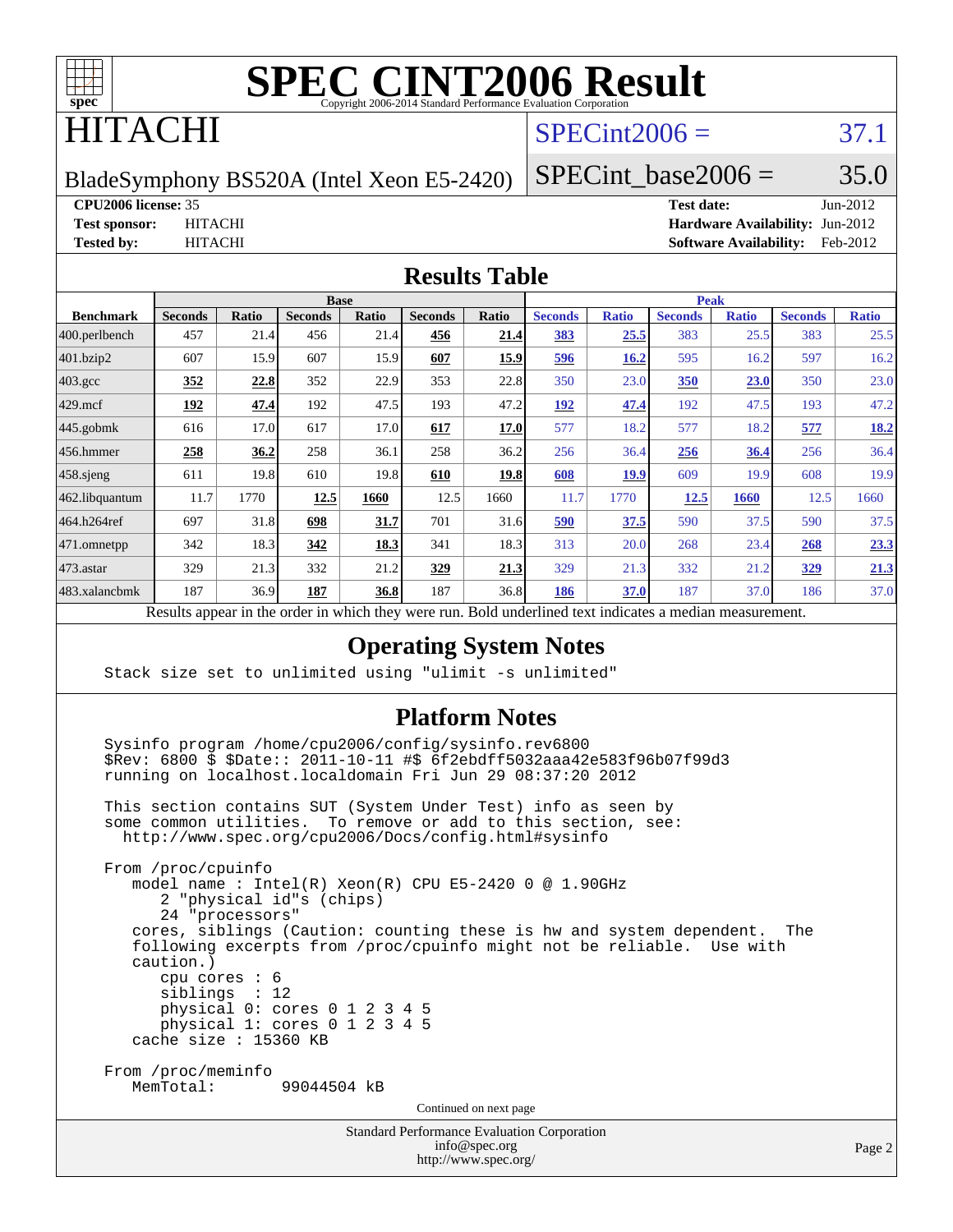| $SDec^*$                     |                         | <b>SPEC CINT2006 Result</b><br>Copyright 2006-2014 Standard Performance Evaluation Corporation |  |                 |                                 |          |
|------------------------------|-------------------------|------------------------------------------------------------------------------------------------|--|-----------------|---------------------------------|----------|
| <b>HITACHI</b>               |                         |                                                                                                |  | $SPECint2006 =$ |                                 | 37.      |
|                              |                         | BladeSymphony BS520A (Intel Xeon E5-2420)                                                      |  |                 | SPECint base2006 =              | 35.      |
| <b>CPU2006 license: 35</b>   |                         |                                                                                                |  |                 | <b>Test date:</b>               | Jun-2012 |
| <b>Test sponsor:</b>         | <b>HITACHI</b>          |                                                                                                |  |                 | Hardware Availability: Jun-2012 |          |
| <b>Tested by:</b>            | <b>HITACHI</b>          |                                                                                                |  |                 | <b>Software Availability:</b>   | Feb-2012 |
|                              |                         | <b>Platform Notes (Continued)</b>                                                              |  |                 |                                 |          |
| $\Omega$<br>HugePages Total: |                         |                                                                                                |  |                 |                                 |          |
| Hugepagesize:                | 2048 kB                 |                                                                                                |  |                 |                                 |          |
|                              | /usr/bin/lsb release -d |                                                                                                |  |                 |                                 |          |

 From /etc/\*release\* /etc/\*version\* redhat-release: Red Hat Enterprise Linux Server release 6.2 (Santiago) system-release: Red Hat Enterprise Linux Server release 6.2 (Santiago) system-release-cpe: cpe:/o:redhat:enterprise\_linux:6server:ga:server

uname -a:

 Linux localhost.localdomain 2.6.32-220.4.2.el6.x86\_64 #1 SMP Mon Feb 6 16:39:28 EST 2012 x86\_64 x86\_64 x86\_64 GNU/Linux

run-level 3 Jun 29 08:31

(End of data from sysinfo program)

#### **[General Notes](http://www.spec.org/auto/cpu2006/Docs/result-fields.html#GeneralNotes)**

Environment variables set by runspec before the start of the run: KMP\_AFFINITY = "granularity=fine,scatter" LD\_LIBRARY\_PATH = "/home/cpu2006/libs/32:/home/cpu2006/libs/64" OMP NUM THREADS =  $"12"$ 

Red Hat Enterprise Linux Server release 6.2 (Santiago)

 Binaries compiled on a system with 1x Core i7-860 CPU + 8GB memory using RHEL5.5 Transparent Huge Pages enabled with: echo always > /sys/kernel/mm/redhat\_transparent\_hugepage/enabled

HITACHI BladeSymphony BS520A and HITACHI Compute Blade 520A are electronically equivalent. The results have been measured on a HITACHI BladeSymphony BS520A.

#### **[Base Compiler Invocation](http://www.spec.org/auto/cpu2006/Docs/result-fields.html#BaseCompilerInvocation)**

[C benchmarks](http://www.spec.org/auto/cpu2006/Docs/result-fields.html#Cbenchmarks): [icc -m64](http://www.spec.org/cpu2006/results/res2012q3/cpu2006-20120703-23509.flags.html#user_CCbase_intel_icc_64bit_f346026e86af2a669e726fe758c88044)

[C++ benchmarks:](http://www.spec.org/auto/cpu2006/Docs/result-fields.html#CXXbenchmarks) [icpc -m64](http://www.spec.org/cpu2006/results/res2012q3/cpu2006-20120703-23509.flags.html#user_CXXbase_intel_icpc_64bit_fc66a5337ce925472a5c54ad6a0de310)

#### **[Base Portability Flags](http://www.spec.org/auto/cpu2006/Docs/result-fields.html#BasePortabilityFlags)**

 400.perlbench: [-DSPEC\\_CPU\\_LP64](http://www.spec.org/cpu2006/results/res2012q3/cpu2006-20120703-23509.flags.html#b400.perlbench_basePORTABILITY_DSPEC_CPU_LP64) [-DSPEC\\_CPU\\_LINUX\\_X64](http://www.spec.org/cpu2006/results/res2012q3/cpu2006-20120703-23509.flags.html#b400.perlbench_baseCPORTABILITY_DSPEC_CPU_LINUX_X64) 401.bzip2: [-DSPEC\\_CPU\\_LP64](http://www.spec.org/cpu2006/results/res2012q3/cpu2006-20120703-23509.flags.html#suite_basePORTABILITY401_bzip2_DSPEC_CPU_LP64)

Continued on next page

Standard Performance Evaluation Corporation [info@spec.org](mailto:info@spec.org) <http://www.spec.org/>

 $37.1$ 

 $35.0$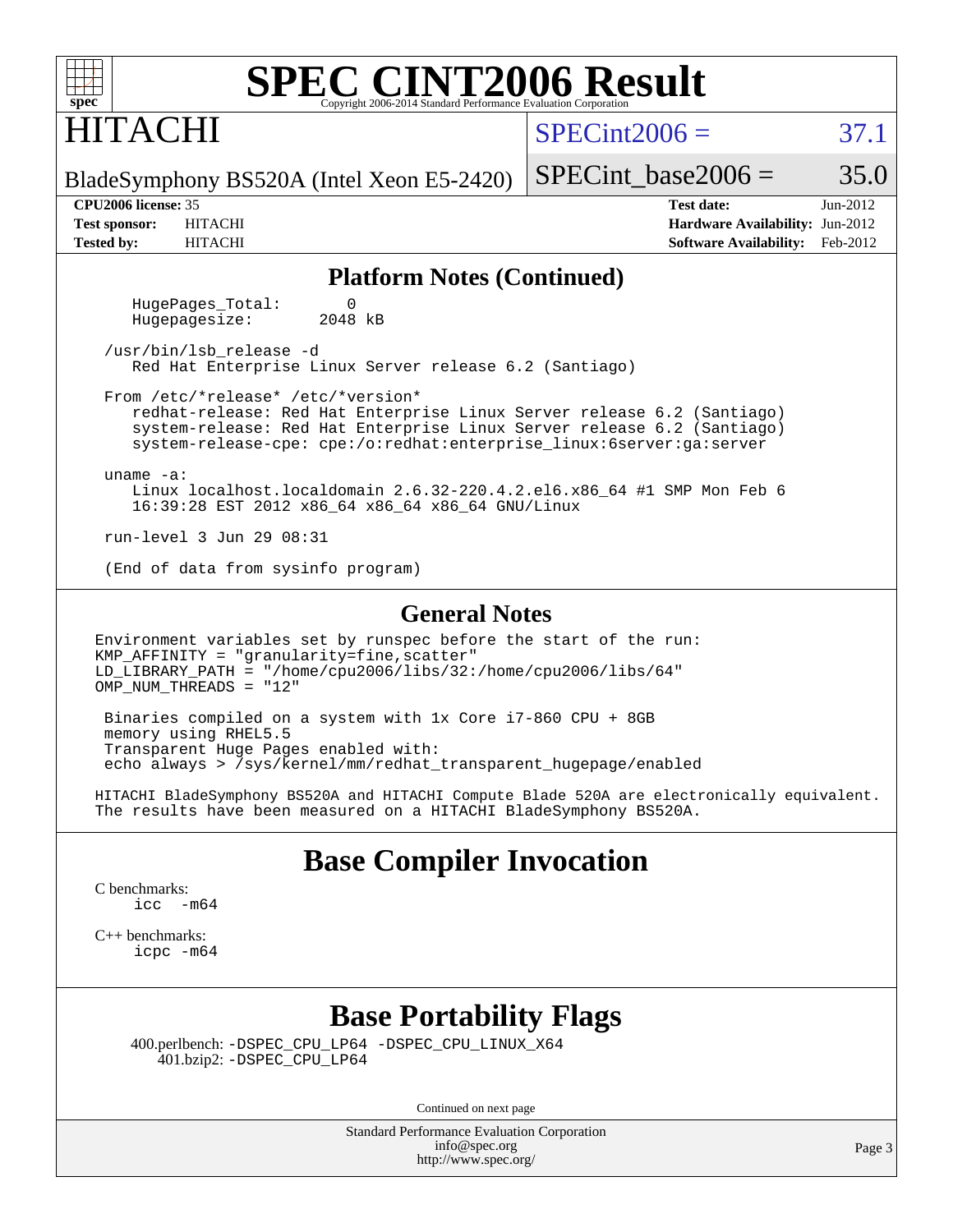

**ITACHI** 

 $SPECint2006 = 37.1$  $SPECint2006 = 37.1$ 

BladeSymphony BS520A (Intel Xeon E5-2420)

SPECint base2006 =  $35.0$ 

**[CPU2006 license:](http://www.spec.org/auto/cpu2006/Docs/result-fields.html#CPU2006license)** 35 **[Test date:](http://www.spec.org/auto/cpu2006/Docs/result-fields.html#Testdate)** Jun-2012 **[Test sponsor:](http://www.spec.org/auto/cpu2006/Docs/result-fields.html#Testsponsor)** HITACHI **[Hardware Availability:](http://www.spec.org/auto/cpu2006/Docs/result-fields.html#HardwareAvailability)** Jun-2012 **[Tested by:](http://www.spec.org/auto/cpu2006/Docs/result-fields.html#Testedby)** HITACHI **[Software Availability:](http://www.spec.org/auto/cpu2006/Docs/result-fields.html#SoftwareAvailability)** Feb-2012

### **[Base Portability Flags \(Continued\)](http://www.spec.org/auto/cpu2006/Docs/result-fields.html#BasePortabilityFlags)**

 403.gcc: [-DSPEC\\_CPU\\_LP64](http://www.spec.org/cpu2006/results/res2012q3/cpu2006-20120703-23509.flags.html#suite_basePORTABILITY403_gcc_DSPEC_CPU_LP64) 429.mcf: [-DSPEC\\_CPU\\_LP64](http://www.spec.org/cpu2006/results/res2012q3/cpu2006-20120703-23509.flags.html#suite_basePORTABILITY429_mcf_DSPEC_CPU_LP64) 445.gobmk: [-DSPEC\\_CPU\\_LP64](http://www.spec.org/cpu2006/results/res2012q3/cpu2006-20120703-23509.flags.html#suite_basePORTABILITY445_gobmk_DSPEC_CPU_LP64) 456.hmmer: [-DSPEC\\_CPU\\_LP64](http://www.spec.org/cpu2006/results/res2012q3/cpu2006-20120703-23509.flags.html#suite_basePORTABILITY456_hmmer_DSPEC_CPU_LP64) 458.sjeng: [-DSPEC\\_CPU\\_LP64](http://www.spec.org/cpu2006/results/res2012q3/cpu2006-20120703-23509.flags.html#suite_basePORTABILITY458_sjeng_DSPEC_CPU_LP64) 462.libquantum: [-DSPEC\\_CPU\\_LP64](http://www.spec.org/cpu2006/results/res2012q3/cpu2006-20120703-23509.flags.html#suite_basePORTABILITY462_libquantum_DSPEC_CPU_LP64) [-DSPEC\\_CPU\\_LINUX](http://www.spec.org/cpu2006/results/res2012q3/cpu2006-20120703-23509.flags.html#b462.libquantum_baseCPORTABILITY_DSPEC_CPU_LINUX) 464.h264ref: [-DSPEC\\_CPU\\_LP64](http://www.spec.org/cpu2006/results/res2012q3/cpu2006-20120703-23509.flags.html#suite_basePORTABILITY464_h264ref_DSPEC_CPU_LP64) 471.omnetpp: [-DSPEC\\_CPU\\_LP64](http://www.spec.org/cpu2006/results/res2012q3/cpu2006-20120703-23509.flags.html#suite_basePORTABILITY471_omnetpp_DSPEC_CPU_LP64) 473.astar: [-DSPEC\\_CPU\\_LP64](http://www.spec.org/cpu2006/results/res2012q3/cpu2006-20120703-23509.flags.html#suite_basePORTABILITY473_astar_DSPEC_CPU_LP64) 483.xalancbmk: [-DSPEC\\_CPU\\_LP64](http://www.spec.org/cpu2006/results/res2012q3/cpu2006-20120703-23509.flags.html#suite_basePORTABILITY483_xalancbmk_DSPEC_CPU_LP64) [-DSPEC\\_CPU\\_LINUX](http://www.spec.org/cpu2006/results/res2012q3/cpu2006-20120703-23509.flags.html#b483.xalancbmk_baseCXXPORTABILITY_DSPEC_CPU_LINUX)

#### **[Base Optimization Flags](http://www.spec.org/auto/cpu2006/Docs/result-fields.html#BaseOptimizationFlags)**

[C benchmarks](http://www.spec.org/auto/cpu2006/Docs/result-fields.html#Cbenchmarks): [-xAVX](http://www.spec.org/cpu2006/results/res2012q3/cpu2006-20120703-23509.flags.html#user_CCbase_f-xAVX) [-ipo](http://www.spec.org/cpu2006/results/res2012q3/cpu2006-20120703-23509.flags.html#user_CCbase_f-ipo) [-O3](http://www.spec.org/cpu2006/results/res2012q3/cpu2006-20120703-23509.flags.html#user_CCbase_f-O3) [-no-prec-div](http://www.spec.org/cpu2006/results/res2012q3/cpu2006-20120703-23509.flags.html#user_CCbase_f-no-prec-div) [-parallel](http://www.spec.org/cpu2006/results/res2012q3/cpu2006-20120703-23509.flags.html#user_CCbase_f-parallel) [-opt-prefetch](http://www.spec.org/cpu2006/results/res2012q3/cpu2006-20120703-23509.flags.html#user_CCbase_f-opt-prefetch) [-auto-p32](http://www.spec.org/cpu2006/results/res2012q3/cpu2006-20120703-23509.flags.html#user_CCbase_f-auto-p32)

[C++ benchmarks:](http://www.spec.org/auto/cpu2006/Docs/result-fields.html#CXXbenchmarks) [-xAVX](http://www.spec.org/cpu2006/results/res2012q3/cpu2006-20120703-23509.flags.html#user_CXXbase_f-xAVX) [-ipo](http://www.spec.org/cpu2006/results/res2012q3/cpu2006-20120703-23509.flags.html#user_CXXbase_f-ipo) [-O3](http://www.spec.org/cpu2006/results/res2012q3/cpu2006-20120703-23509.flags.html#user_CXXbase_f-O3) [-no-prec-div](http://www.spec.org/cpu2006/results/res2012q3/cpu2006-20120703-23509.flags.html#user_CXXbase_f-no-prec-div) [-opt-prefetch](http://www.spec.org/cpu2006/results/res2012q3/cpu2006-20120703-23509.flags.html#user_CXXbase_f-opt-prefetch) [-auto-p32](http://www.spec.org/cpu2006/results/res2012q3/cpu2006-20120703-23509.flags.html#user_CXXbase_f-auto-p32) [-Wl,-z,muldefs](http://www.spec.org/cpu2006/results/res2012q3/cpu2006-20120703-23509.flags.html#user_CXXbase_link_force_multiple1_74079c344b956b9658436fd1b6dd3a8a) [-L/smartheap -lsmartheap64](http://www.spec.org/cpu2006/results/res2012q3/cpu2006-20120703-23509.flags.html#user_CXXbase_SmartHeap64_5e654037dadeae1fe403ab4b4466e60b)

#### **[Base Other Flags](http://www.spec.org/auto/cpu2006/Docs/result-fields.html#BaseOtherFlags)**

[C benchmarks](http://www.spec.org/auto/cpu2006/Docs/result-fields.html#Cbenchmarks):

403.gcc: [-Dalloca=\\_alloca](http://www.spec.org/cpu2006/results/res2012q3/cpu2006-20120703-23509.flags.html#b403.gcc_baseEXTRA_CFLAGS_Dalloca_be3056838c12de2578596ca5467af7f3)

# **[Peak Compiler Invocation](http://www.spec.org/auto/cpu2006/Docs/result-fields.html#PeakCompilerInvocation)**

[C benchmarks \(except as noted below\)](http://www.spec.org/auto/cpu2006/Docs/result-fields.html#Cbenchmarksexceptasnotedbelow): [icc -m64](http://www.spec.org/cpu2006/results/res2012q3/cpu2006-20120703-23509.flags.html#user_CCpeak_intel_icc_64bit_f346026e86af2a669e726fe758c88044)

400.perlbench: [icc -m32](http://www.spec.org/cpu2006/results/res2012q3/cpu2006-20120703-23509.flags.html#user_peakCCLD400_perlbench_intel_icc_a6a621f8d50482236b970c6ac5f55f93)

445.gobmk: [icc -m32](http://www.spec.org/cpu2006/results/res2012q3/cpu2006-20120703-23509.flags.html#user_peakCCLD445_gobmk_intel_icc_a6a621f8d50482236b970c6ac5f55f93)

464.h264ref: [icc -m32](http://www.spec.org/cpu2006/results/res2012q3/cpu2006-20120703-23509.flags.html#user_peakCCLD464_h264ref_intel_icc_a6a621f8d50482236b970c6ac5f55f93)

[C++ benchmarks \(except as noted below\):](http://www.spec.org/auto/cpu2006/Docs/result-fields.html#CXXbenchmarksexceptasnotedbelow) [icpc -m32](http://www.spec.org/cpu2006/results/res2012q3/cpu2006-20120703-23509.flags.html#user_CXXpeak_intel_icpc_4e5a5ef1a53fd332b3c49e69c3330699)

473.astar: [icpc -m64](http://www.spec.org/cpu2006/results/res2012q3/cpu2006-20120703-23509.flags.html#user_peakCXXLD473_astar_intel_icpc_64bit_fc66a5337ce925472a5c54ad6a0de310)

Standard Performance Evaluation Corporation [info@spec.org](mailto:info@spec.org) <http://www.spec.org/>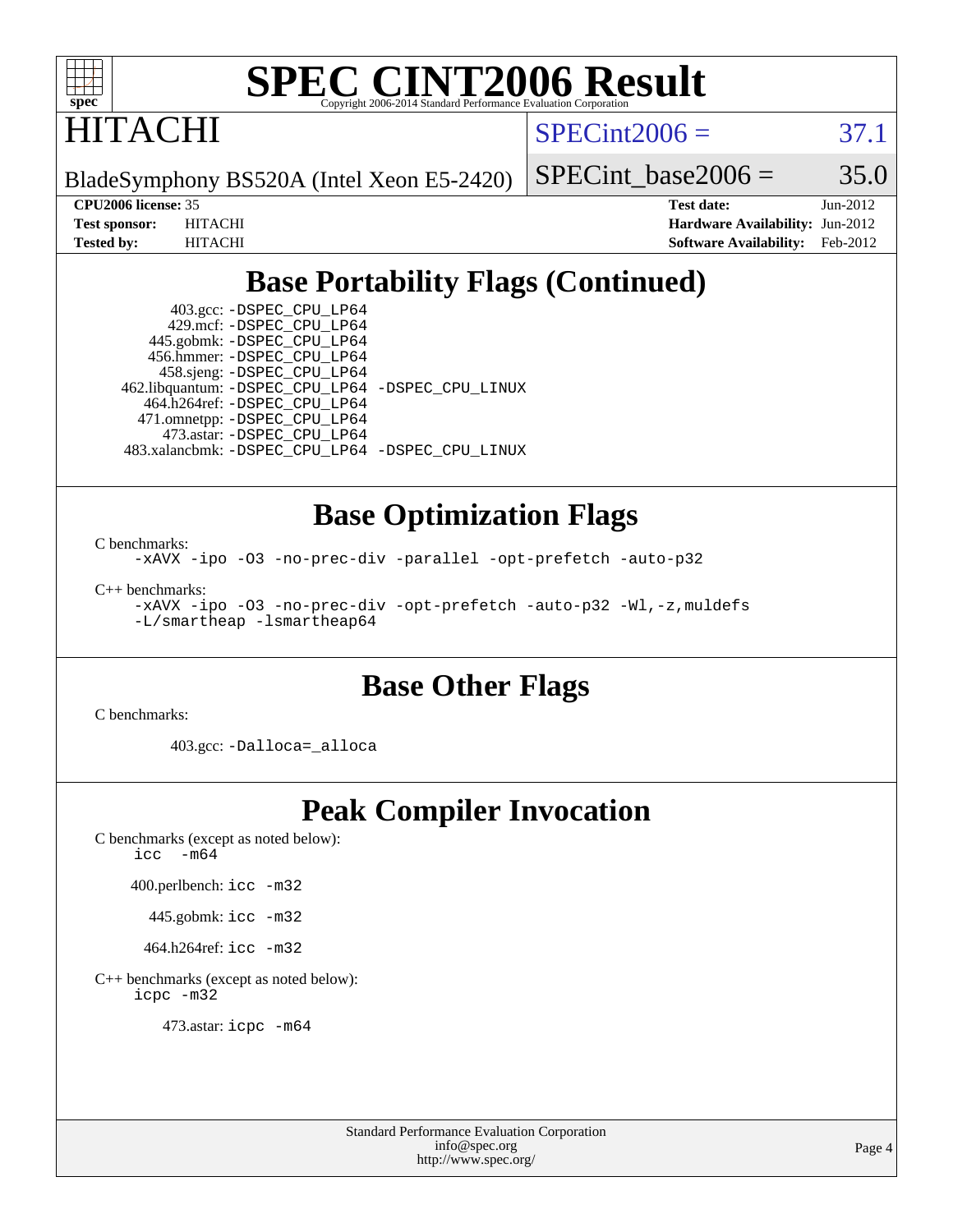

# ITACHI

 $SPECint2006 = 37.1$  $SPECint2006 = 37.1$ 

BladeSymphony BS520A (Intel Xeon E5-2420)

SPECint base2006 =  $35.0$ 

**[CPU2006 license:](http://www.spec.org/auto/cpu2006/Docs/result-fields.html#CPU2006license)** 35 **[Test date:](http://www.spec.org/auto/cpu2006/Docs/result-fields.html#Testdate)** Jun-2012 **[Test sponsor:](http://www.spec.org/auto/cpu2006/Docs/result-fields.html#Testsponsor)** HITACHI **[Hardware Availability:](http://www.spec.org/auto/cpu2006/Docs/result-fields.html#HardwareAvailability)** Jun-2012 **[Tested by:](http://www.spec.org/auto/cpu2006/Docs/result-fields.html#Testedby)** HITACHI **[Software Availability:](http://www.spec.org/auto/cpu2006/Docs/result-fields.html#SoftwareAvailability)** Feb-2012

### **[Peak Portability Flags](http://www.spec.org/auto/cpu2006/Docs/result-fields.html#PeakPortabilityFlags)**

 400.perlbench: [-DSPEC\\_CPU\\_LINUX\\_IA32](http://www.spec.org/cpu2006/results/res2012q3/cpu2006-20120703-23509.flags.html#b400.perlbench_peakCPORTABILITY_DSPEC_CPU_LINUX_IA32) 401.bzip2: [-DSPEC\\_CPU\\_LP64](http://www.spec.org/cpu2006/results/res2012q3/cpu2006-20120703-23509.flags.html#suite_peakPORTABILITY401_bzip2_DSPEC_CPU_LP64) 403.gcc: [-DSPEC\\_CPU\\_LP64](http://www.spec.org/cpu2006/results/res2012q3/cpu2006-20120703-23509.flags.html#suite_peakPORTABILITY403_gcc_DSPEC_CPU_LP64) 429.mcf: [-DSPEC\\_CPU\\_LP64](http://www.spec.org/cpu2006/results/res2012q3/cpu2006-20120703-23509.flags.html#suite_peakPORTABILITY429_mcf_DSPEC_CPU_LP64) 456.hmmer: [-DSPEC\\_CPU\\_LP64](http://www.spec.org/cpu2006/results/res2012q3/cpu2006-20120703-23509.flags.html#suite_peakPORTABILITY456_hmmer_DSPEC_CPU_LP64) 458.sjeng: [-DSPEC\\_CPU\\_LP64](http://www.spec.org/cpu2006/results/res2012q3/cpu2006-20120703-23509.flags.html#suite_peakPORTABILITY458_sjeng_DSPEC_CPU_LP64) 462.libquantum: [-DSPEC\\_CPU\\_LP64](http://www.spec.org/cpu2006/results/res2012q3/cpu2006-20120703-23509.flags.html#suite_peakPORTABILITY462_libquantum_DSPEC_CPU_LP64) [-DSPEC\\_CPU\\_LINUX](http://www.spec.org/cpu2006/results/res2012q3/cpu2006-20120703-23509.flags.html#b462.libquantum_peakCPORTABILITY_DSPEC_CPU_LINUX) 473.astar: [-DSPEC\\_CPU\\_LP64](http://www.spec.org/cpu2006/results/res2012q3/cpu2006-20120703-23509.flags.html#suite_peakPORTABILITY473_astar_DSPEC_CPU_LP64) 483.xalancbmk: [-DSPEC\\_CPU\\_LINUX](http://www.spec.org/cpu2006/results/res2012q3/cpu2006-20120703-23509.flags.html#b483.xalancbmk_peakCXXPORTABILITY_DSPEC_CPU_LINUX)

### **[Peak Optimization Flags](http://www.spec.org/auto/cpu2006/Docs/result-fields.html#PeakOptimizationFlags)**

[C benchmarks](http://www.spec.org/auto/cpu2006/Docs/result-fields.html#Cbenchmarks):

```
Standard Performance Evaluation Corporation
                                          info@spec.org
     400.perlbench: -xAVX(pass 2) -prof-gen(pass 1) -ipo(pass 2) -O3(pass 2)
                -no-prec-div(pass 2) -prof-use(pass 2) -opt-prefetch
                -ansi-alias
        401.bzip2: -xAVX(pass 2) -prof-gen(pass 1) -ipo(pass 2) -O3(pass 2)
                -no-prec-div -prof-use(pass 2) -auto-ilp32 -opt-prefetch
                -ansi-alias
          403.gcc: -xAVX -ipo -O3 -no-prec-div -inline-calloc
                -opt-malloc-options=3 -auto-ilp32
         429.mcf: basepeak = yes
       445.gobmk: -xAVX(pass 2) -prof-gen(pass 1) -prof-use(pass 2)
                -ansi-alias
       456.hmmer: -xAVX -ipo -O3 -no-prec-div -unroll2 -auto-ilp32
                -ansi-alias
         458.sjeng: -xAVX(pass 2) -prof-gen(pass 1) -ipo(pass 2) -O3(pass 2)
                -no-prec-div(pass 2) -prof-use(pass 2) -unroll4
    462.libquantum: basepeak = yes
       464.h264ref: -xAVX(pass 2) -prof-gen(pass 1) -ipo(pass 2) -O3(pass 2)
                -no-prec-div(pass 2) -prof-use(pass 2) -unroll2
                -ansi-alias
C++ benchmarks: 
      471.omnetpp: -xAVX(pass 2) -prof-gen(pass 1) -ipo(pass 2) -O3(pass 2)
                -no-prec-div(pass 2) -prof-use(pass 2)
                -opt-ra-region-strategy=block -ansi-alias
                -Wl,-z,muldefs -L/smartheap -lsmartheap
                                        Continued on next page
```
<http://www.spec.org/>